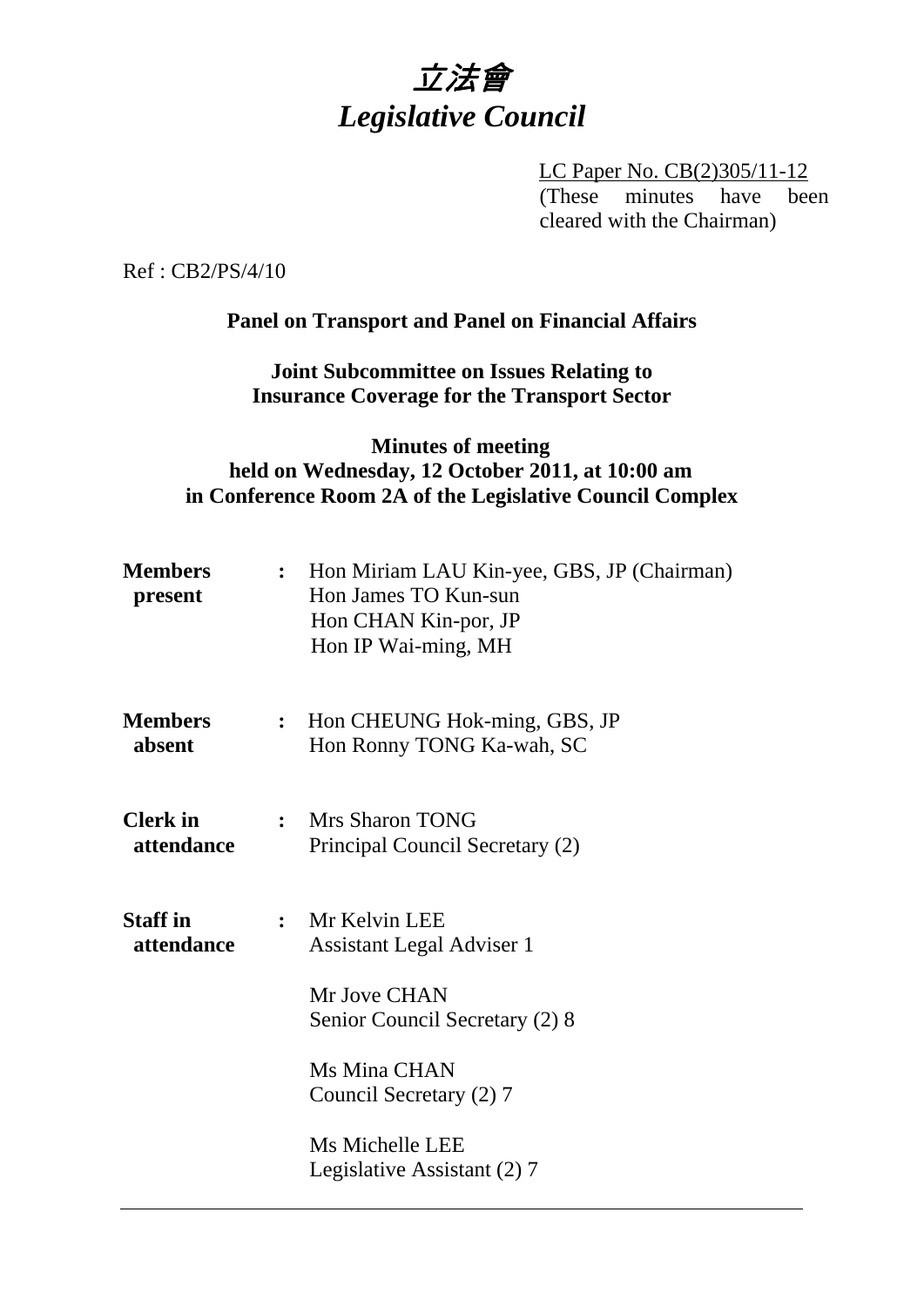#### **I. Election of Chairman**

1. Ms Miriam LAU was elected Chairman of the Joint Subcommittee.

## **II. Work plan of the Joint Subcommittee**

2. The Joint Subcommittee deliberated (index of proceedings attached at **Annex**).

3. The Joint Subcommittee agreed on the proposed work plan and noted the time frame as set out in LC Paper No. CB(2)15/11-12(02).

## **III. Way forward**

4. Noting that the Panels on Transport and Financial Affairs had received deputations at their joint meeting on 28 February 2011, Mr James TO considered it not necessary for the Joint Subcommittee to invite deputations again to give views on the matter at a meeting Mr TO suggested that further discussion with the Administration should commence as soon as possible. Members concurred with Mr TO's views and agreed to invite the Administration to the next meeting of the Joint Subcommittee.

5. The Chairman pointed out that the logistics industry had also encountered difficulties in obtaining insurance coverage. She asked members whether this issue should be discussed by the Joint Subcommittee. Mr James TO took the view that the Joint Subcommittee should focus on resolving the problems faced by the transport sector in obtaining insurance coverage. Members agreed.

6. Mr IP Wai-ming proposed to write to the transport sector inviting their views and suggestions on how to tackle the difficulties encountered by them in obtaining insurance coverage. The Chairman agreed and asked the Clerk to write to the deputations that had attended the joint meeting of the two Panels on 28 February 2011 and had provided submissions on the matter.

7. The Joint Subcommittee agreed that the next meeting be scheduled for 31 October 2011 at 10:45 am.

8. There being no other business, the meeting ended at 10:15 am.

Council Business Division 2 Legislative Council Secretariat 14 November 2011